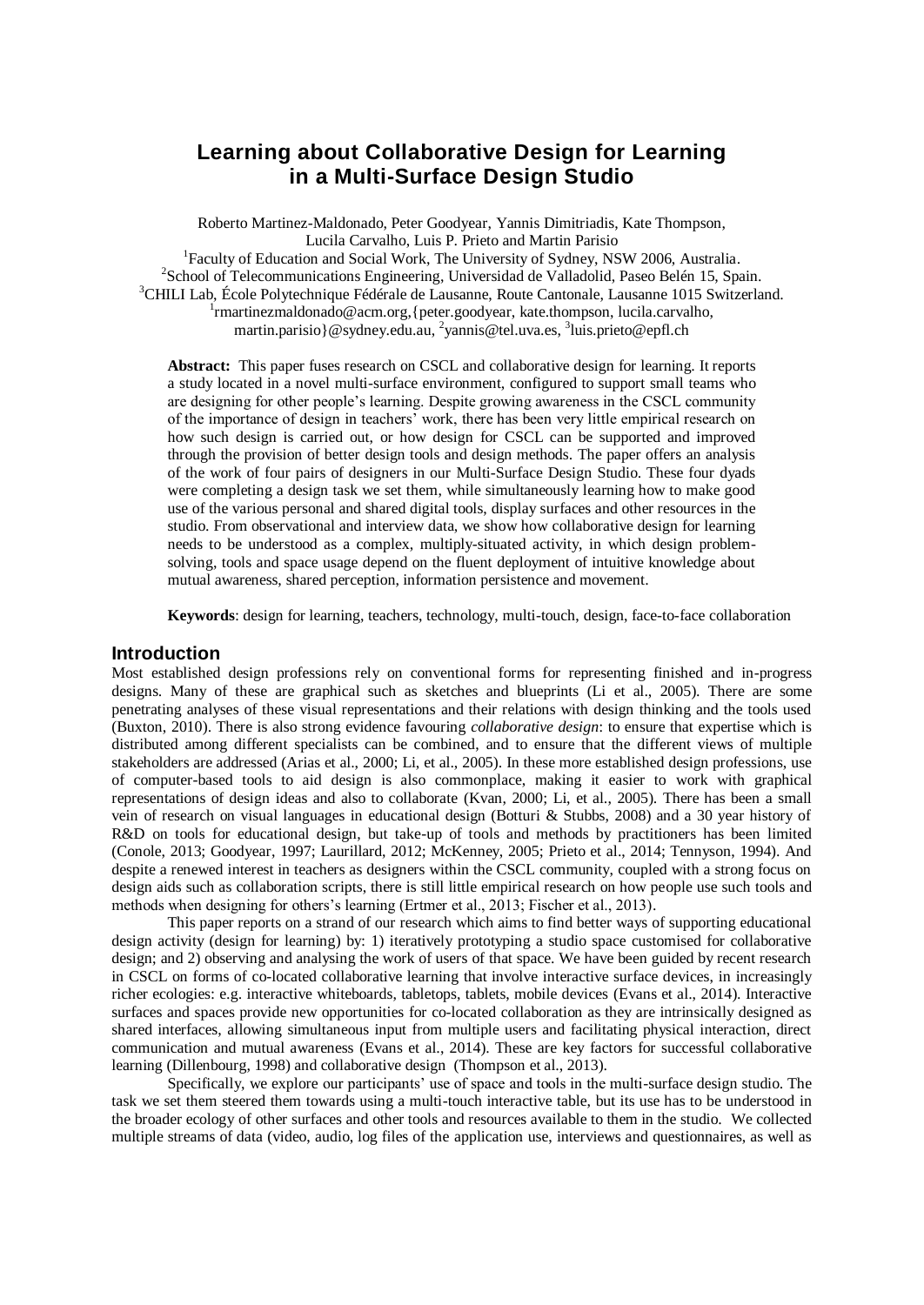the final designs produced by participants). The study involved four pairs of participants, with each pair (or dyad) having exclusive use of the studio during its design session.

The rest of the paper is organised as follows. The next section explains the approach we are taking in our research. It has some unusual qualities, which distinguish it from some more conventional approaches to developing and testing collaboration technologies. Then, we describe the multi-surface setting, present the empirical research conducted for this paper, draw some conclusions and make suggestions for further research.

#### **Approach**

The paradigm to develop our multi-surface studio draws on *design anthropology* (Gunn et al., 2013) and on methods for the improvement of learning settings that take a *self-improving ecologies* perspective (e.g. Ellis & Goodyear, 2010). The design anthropology approach involves close study of work practices, including tools, goals, values, skills, division of labour, *in situ*. The self-improving ecologies approach similarly tries to situate the knowledge for design and improvement *within* a system, rather than on top as some kind of external control mechanism. Thus, our primary goal is not to demonstrate the generalisability of the findings of studying collaboration in the multi-surface space. Rather, we investigate whether, how and why new tools find a place within the ecology of the studio, meshing with existing tools and resources, and with workflows, group member skills, methods, interactions etc. - helping move the whole design studio system in a more productive direction.

We do not assume that our user-designers' working methods, tool preferences, divisions of labour, or expertise are fixed. Neither do we assume that the pre-existing configuration of tools has to be maintained. We take collaborative design to be an *emergent activity* shaped in both powerful and subtle ways by the nature of the design task, its interpretation by the designers, the tools that come to hand, skills, divisions of labour, etc. Given that our overall goal is to improve design for CSCL, lessons learned in any one experiment at the design studio can have implications for the studio itself and the tools within it, and/or for the working methods used by designers, and/or for the skills that they need, and/or for the composition of design teams, role definitions, etc. In short, improving how people collaborate to design for CSCL can be achieved through enhancements to any of these components. To simplify the structure of the design activity, we use the activity-centred analytic framework of Carvalho and Goodyear (2014). This specifies the architecture of the situation in which activity unfolds in terms of the ways that activity is *physically*, *socially* and *epistemically* situated. As researchers aiming to support collaborative design for learning, we can manipulate each of these three loosely coupled components, while recognising that they will be reconfigured by our designers in the actuality of their work.

We suggest that a proper understanding of design activity depends upon close observation of how design team members use tools and other resources to accomplish their work. Following distributed but interwoven activity across heterogeneous (digital and material) networks of people, tools, artefacts is how a satisfactory description of design can be created. Our description includes some straightforward measures of the usage of the various tools available, and of the space within the studio itself. It is useful to know such things as what tools were used, for how long and for what purpose; which tools were used rarely or were left totally unused; and how people made use of the space. However, to understand the tools and space usage in the context of the activity, it is also necessary to examine the mutually-shaping relationships between the physical, social and epistemic. We illustrate some key inter-relationships in the latter part of the paper.

#### **The Multi-touch Tabletop in the Multi-surface Design Studio**

The Design Studio is a space located at The University of Sydney equipped to support teams of designers engaged in 'design for learning' activities. The Design Studio brings together a number of tools, including digital and material resources, which can be used to facilitate the work of designers. For the case study presented in this paper, we enhanced this environment with the addition and interconnectivity of multiple surface devices. We refer to this enhancement as the *Multi-surface Design Studio.* Figure 1 illustrates the physical tools available in the *Multi-surface Design Studio*. The space features: a multi-touch tabletop (enhanced with a system that can discern the identity of the user touching it, see Martinez-Maldonado et al., 2011) placed on a regular large table, an interactive whiteboard (IWB), a wall painted in whiteboard paint (writeable wall), a pair of tablet devices each connected to mounted projectors mirroring the tablet interface to each wall, and a set of materials such as paper, pens, post-its etc. Figure 2 shows the Design Studio in use and the user interface that can be displayed on either the interactive tabletop or the IWB. The prototype design software developed for this study is grounded on research-based knowledge about learning design tools that are (typically) oriented to single user-designers, but with adaptations for our intended scenarios of collaborative design use (Nicolaescu et al., 2013; Prieto et al., 2014). The principled features of the design tool are as follows: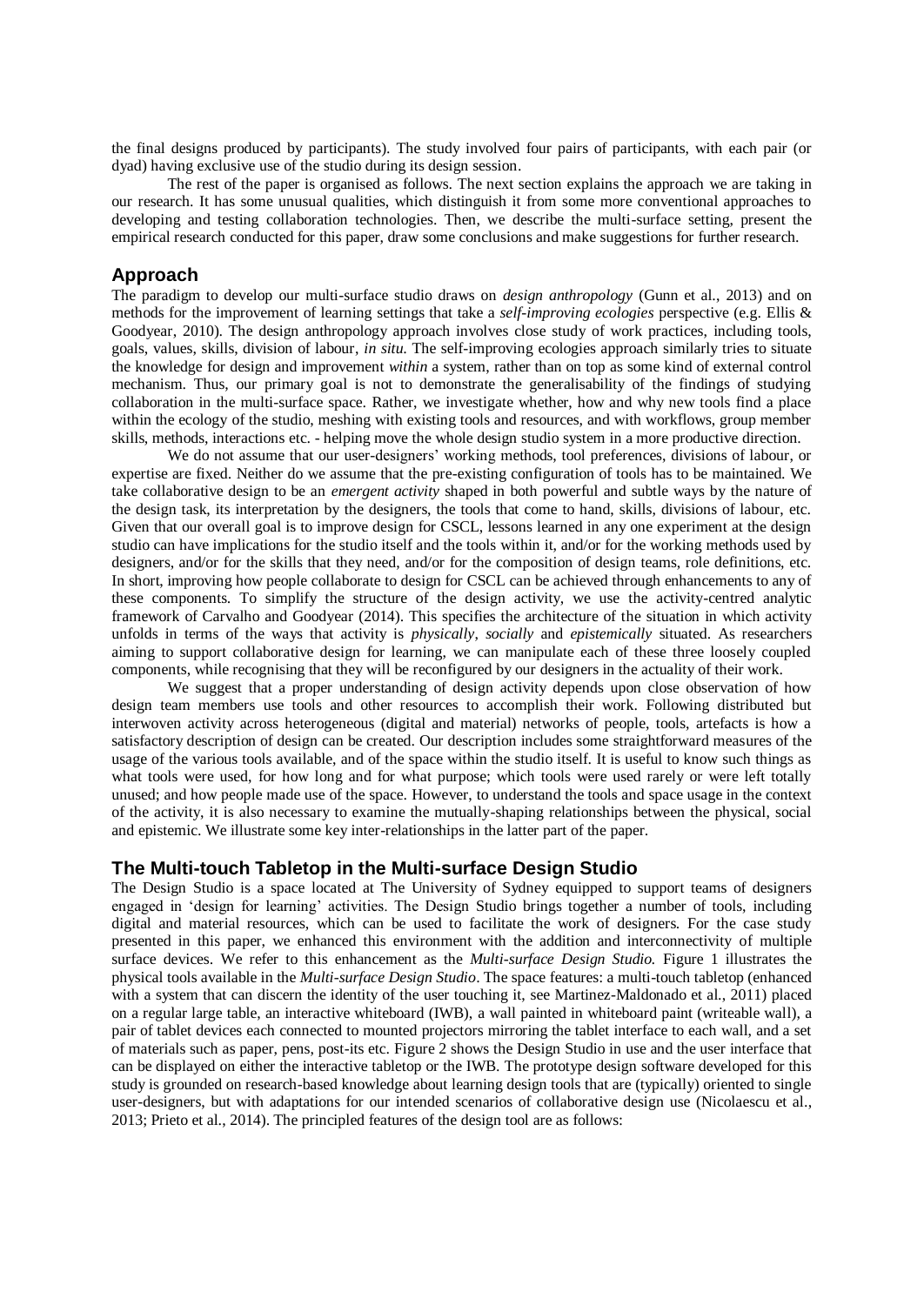

Figure 1. The Multi-surface Design Studio featuring: a multi-touch tabletop, an interactive whiteboard, writeable walls, two tablets each connected to mounted projectors, and various physical materials such as paper, pens, etc. RT: regular table. IT: interactive tabletop.

1) *Support for simultaneous input and awareness for collaboration*. Nicolaescu et al. (2013)'s recent work suggests that collaborative design for learning, when performed online, can present awareness challenges (e.g. it is not *easy* for designers to know what the others are doing). One key feature of interactive tabletops and IWBs is that, if the interaction mode is based on *direct touch*, it enhances the awareness and accountability of group members' actions (Evans, et al., 2014). Our prototype exploits the capabilities of the hardware to provide interface elements that can only be manipulated by direct touch (touch buttons and drag/drop gestures), which are within reach of users even if located on opposite sides of the table (Figure 2, top-left).

2) *Provision of a pattern language*. Prieto et al. (2014) reported that teachers value the provision of templates and accessible vocabulary to speed up design for learning. Design patterns can, in principle, be used to address this because they are a general reusable solution to recurring problems within a given context (Alexander, 1999). They have been widely used in architecture, manufacture and software design but are still relatively uncommon in education (Hernández-Leo et al., 2007). As with some desktop/web-based tools for learning design (Hernández Leo et al., 2005) in our prototype, a pattern language (PL) can be defined for the teachers to use pre-existent patterns as templates. For example, Figure 2 (bottom-left) shows some *instances* of the patterns (e.g. see coloured squares labelled as *Lecture*, *Laboratory*, *Group Formation, etc*) that were placed by the users on the design space by dragging and dropping *pattern templates* from a *pattern catalogue*.

3) *Provision of the notions of workflow and learning spaces*. Our prototype provides the use of position as a representation of time (e.g. a flipped-timeline is provided to associate learning tasks on a weekly basis, see Figure 2, bottom-left, the timeline goes from left to right in the figure). Additionally, it also provides the use of regions on the interactive space to associate learning tasks with student's learning spaces (see blue, red and green horizontal bars in Figure 1 (bottom) for the *classroom*, *laboratory* and *home* spaces.

4) *Provision of a hierarchy of tasks*. Workflows of sub-tasks can be defined as parent tasks that can have various ordered child tasks that can also contain workflows (see Figure 2, bottom-right, a user defining a task's workflow). This structure is inspired by the tree-like structure of pattern languages, the IMS-Learning Design specification (Britain, 2004), and similar desktop-based learning design tools (Prieto, et al., 2014).

5) *Representation of the design at different levels of detail* (*semester/weekly views*). The prototype can be configured to allow the design of a whole university course (e.g. courses in the host university that commonly consist of 13-14 weeks - see *semester view* Figure 2, top-right). Teachers can navigate to design in detail the workflows of the tasks in the chosen week (e.g. *weekly view* Figure 2, top-right).

6) *Allowing both guidance and flexible design paths*. Prieto et al. (2014) report that teachers perceive that design for learning tools should provide scaffolding to perform quick designs. However, the ultimate decision of opting to follow the scripts or suggested templates would not only depend on the features of the tool but also on the nature of the design task and the distribution of roles and expertise among the designers. For this, our prototype provides the option for users to create their own patterns and edit any proposed templates as required. Any number of physical keyboards can be attached easily, to allow rapid multiple-user text input.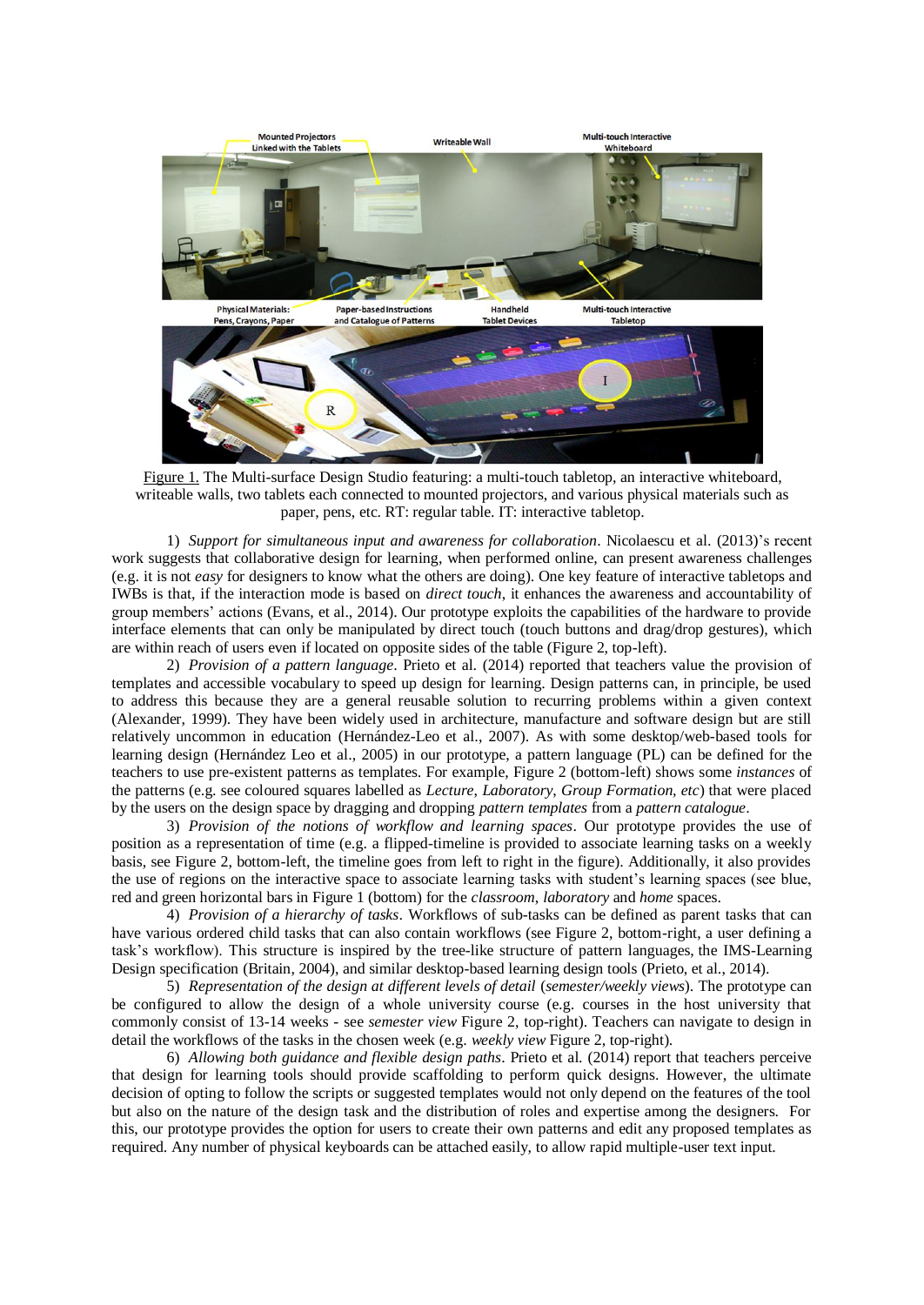7) *Association between syllabus topics and patterns*. The prototype provides a representation of syllabus topics so the learning tasks can be associated with specific topics on the syllabus. For example, Figure 2 (top-right) shows a number of labelled yellow squares aligned at the top of the IWB that can be dragged and dropped onto specific patterns to create for example the main topic(s) of a *Lecture* or a *Seminar*.

## **Participants and Study Description**

We conducted a series of experiments consisting of design for learning activities in our multi-surface design studio. Four dyads (A, B, C and D), with different levels of teaching and learning design experience, and who had worked together before, participated in the study (6 females and 2 males, aged 35.7  $(\pm 9)$  years on average). Their goal was to produce the high level design of a Unit of Study (a 13 week course) and the detailed design of at least two selected weeks (weeks 5 and 6) for an existing subject in the area of Information Technologies held at the host university. Participants followed a 30 minute tutorial that consisted of a series of steps to build a sample design, covering all possible actions that could be performed using the interactive tabletop and the IWB. Afterwards, participants were given up to one hour for the actual design activity. The average of the duration of the four collaborative sessions was 50 minutes  $(\pm 2)$ . This was followed by semi-structured interviews with each dyad (20 minutes). In addition, each participant responded to a questionnaire asking about the usage (or lack of usage) of the tools and space available in the design environment.

Each participant was given the following paper-based materials: the *task script* (consisting of the requirements and constraints that participants had to consider to accomplish the design tasks); and a *catalogue of learning tasks* (including some CSCL tasks and which was a simplified Pattern Language describing what each pattern was about in the context of the course). Each participant was also provided with the following digital materials displayed in a tablet: a digital copy of the *task script;* a digital copy of the *catalogue of learning tasks*; and access to the CUSP, which is an online system that provides the official description of courses in the host university (it shows the topics, teaching rules, learning goals and a tentative schedule for specific courses). The interactive tabletop and IWB were mirrored so all the changes in either interface were immediately updated in both displays. The initial disposition of the tools and space in the design studio was the same for all the sessions (see Figure 1). Participants were told they could rearrange the furniture freely, if they needed.

To perform the analysis, we triangulated manually captured quantitative evidence about tools and space usage with the qualitative explanations from participants' interviews and questionnaires. We captured video recordings of each session and we manually recorded the time and duration of the moments when each participant interacted with a specific tool and moved to a different physical space within the design studio.



Figure 2. The multi-toch prototype displayed in the tabletop and IWB. Top-Left: participants face-to-face at the tabletop. Top-Right: participants working on the *semester view* at the IWB. Bottom-Left: partial snapshot of pattern instances placed on the *semester view*. Bottom-Right: participants designing the workflow of two instance patterns in the *weekly view*.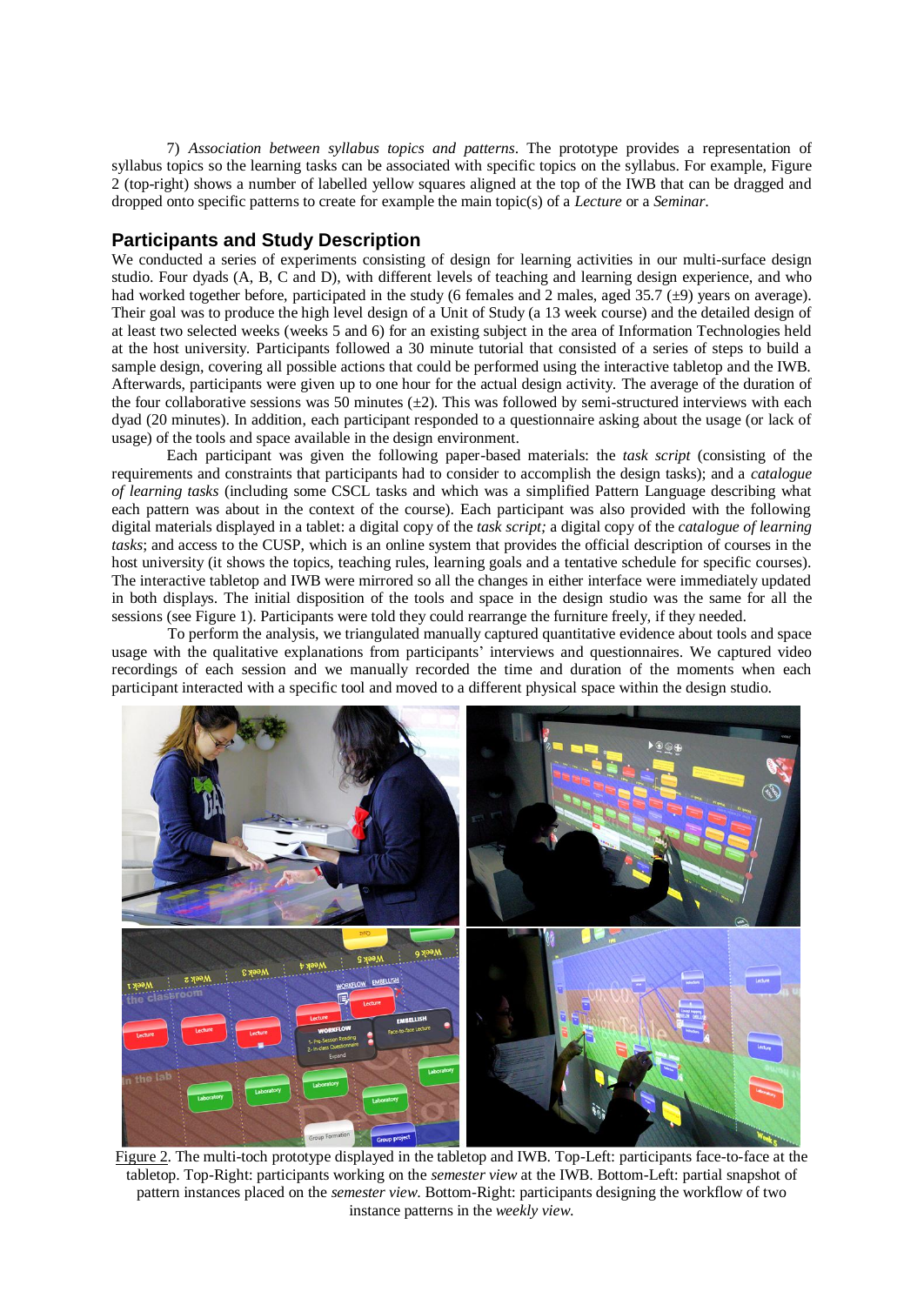# **Analysis and Discussion**

We started the analysis of the relationship between tools usage, the group dynamics and the task, by looking at the quantitative traces of tools' usage. First, we calculated the duration of each participant's interaction with the tools available. Results showed that the most used tools were the interactive tabletop, the paper-based task script and the tablets (with an average of 27 ( $\pm$ 5), 22 ( $\pm$ 6), and 12 ( $\pm$ 1.5) minutes of usage per participant respectively). Figure 3 (left) shows the distribution among dyads in terms of usage time. It shows that other tools were scarcely used - and only by one or two dyads. These were the IWB, the paper-based glossary of patterns and the projectors mirrored with the tablets. The other non-digital tools were never used for this task; that is, the writeable wall or the paper and pencils. In previous studies, the writeable walls have been used extensively. As we explain below, tasks which involve discussions in larger teams of alternative designs in upstream/conceptual design work seem more likely to be accompanied by use of the writeable walls than do situations like the current one, where a dyad is working quickly on a more convergent, downstream design task.

The ways in which tools were used varied widely among the dyads, as we illustrate in the following analysis. Participants often interacted with more than one tool at the same time. We measured the proportion of time spent interacting with or looking at two or more tools at a time, (e.g. interacting with the tabletop while holding a tablet or a piece of paper). On average, 61 %  $(\pm 11)$  of the time participants used tools, they used them in conjunction with others. The pairs of tools that were used more often were: *the tabletop and a paper-based task script* (average of 35 % ±17 of the tools usage time by each dyad); *the tabletop and a tablet* (e.g. see Figure 3, right) (18 % ±3); and *a tablet and a paper-based task script* (5 % ±1). For example, one participant explained the use of multiple tools as follows: "*using the tablet and the tabletop at the same time was a really good resource in terms of looking at the schedule, teaching requirements and assessment of the subject being designed*". It is not uncommon for computer-based design systems aimed at the solo user to involve switching between screens/windows to access different information or tools. While it is convenient to have everything in one system, for team-based design work, having persistent displays/availability of all the information/tools required is highly valuable. Shifting gaze from one surface to another is much quicker than negotiating within the team about which information or tools are needed next. Because rapid shifts of gaze are natural in human perception, this ability is taken for granted and goes unnoticed, until there is a hiatus in the flow of the work.

Regarding the use and re-use of the software-based tools, we analysed the use of patterns to achieve the task (*Relationship between tools and design task*). Most participants found it useful to work with patterns (7 of the 8 participants strongly agreed that the provision of template patterns allowed them to effectively configure the course design). One participant explained this as follows: "*being able to directly drag generic tasks into the timeline helped define and refine the design*". However, only one dyad accessed the paper-based glossary of tasks to seek details about certain patterns (see Figure 3, left, glossary only briefly accessed by dyad C). This behaviour can be explained as follows: part of the task included the substitution of a number of *Face-to-face Lectures* with *Online Lectures* in a number of selected weeks of the course. Only dyad C tried to understand the pedagogical implications and the pedagogical elements that might go missing in swapping these activities. One of the group members explained that "*the catalogue helped [them] understand the trade-offs of substituting online for real-time [face-to-face] learning activities".* This shows that this type of design thinking can emerge but it was only observed once in one of the four dyads. It suggests that further scaffolding and/or task definition may be needed to encourage better use of this tool and its associated design thinking.

Regarding the usage of the physical space of the design studio, the four dyads behaved differently and, in some cases, re-arranged the furniture provided in the Design Studio *(Tools and space usage)*. Overall, participants mostly worked around the interactive tabletop (77.8% of the total time), and the rest of the time at the regular table (see Figure 1-RT) and the IWB (19.4% and 2.7% of the time respectively). However, the four



Right: Dyad B working side-by-side at the tabletop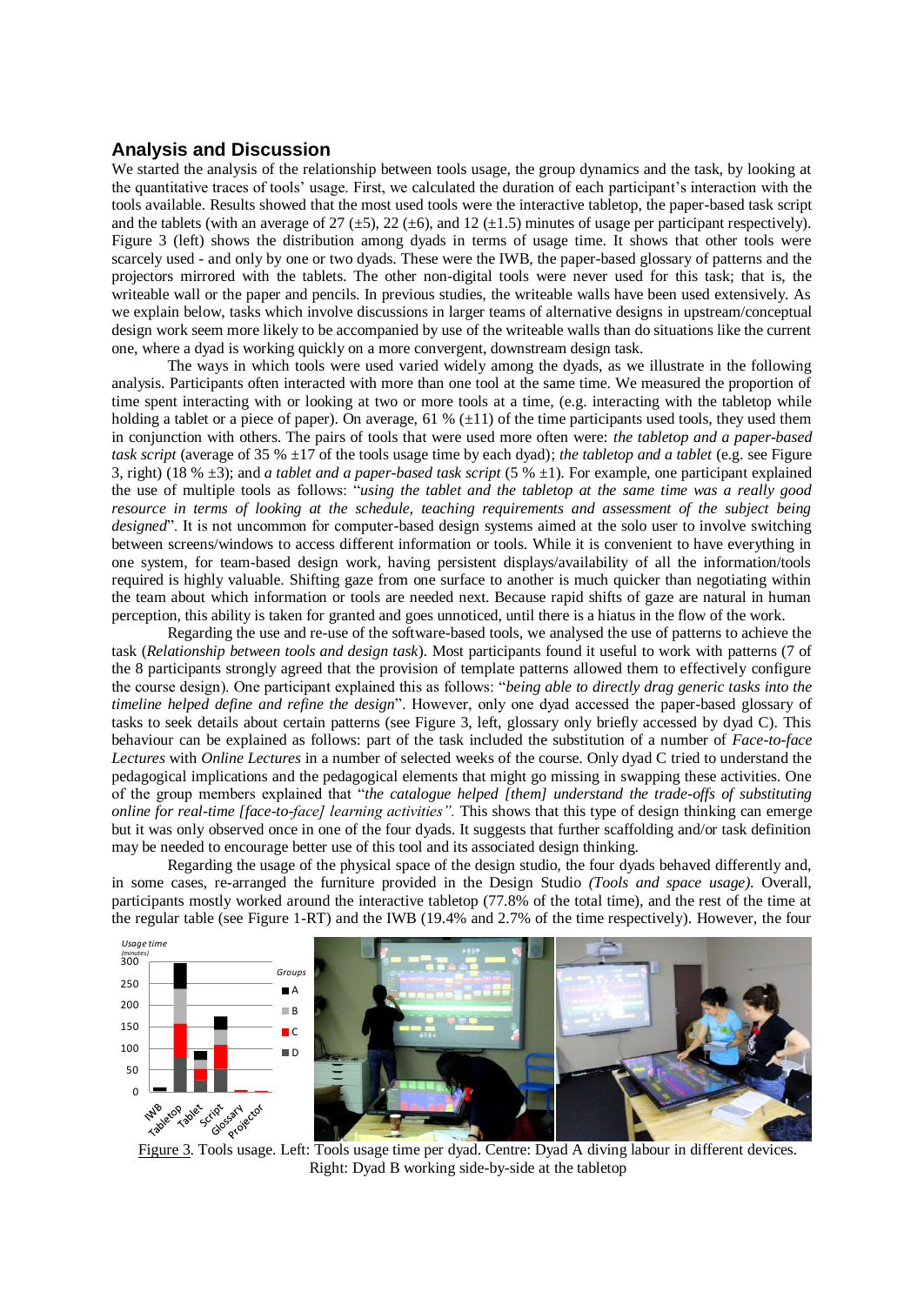

Figure 4. Heatmaps of space usage: the size of each circle represents the amount of time each group member (represented with green or red colours) spent in determined position in the design studio. RT= Regular Table; IT=Interactive tabletop; IWB=Interactive Whiteboard.

dyads used the space in very different ways (*Relationship between tools and social interactions*). Figure 4 shows the heatmaps of space usage of the four dyads as captured from the video recordings. Dyads A and C worked mostly face-to-face (f2f), mostly at the interactive tabletop (IT) but also at the sides of the regular table space (RT). In fact, the use of space by dyad A reflected the division of labour they adopted. This pair worked almost separately, without maintaining awareness of the other's actions. They worked in different spaces at different times (for example, Figure 3 (centre) shows how participants in dyad A divided labour working with different shared devices). By contrast, a different strategy of space usage was followed by dyad B who worked side-byside (SxS) (e.g. see Figure 3 (right) and heatmap corresponding to dyad B in Figure 4). A third case was seen with dyad D, where participants mostly interacted at the interactive tabletop but interspersed moments of F2F and SxS work. Such positioning has implications for both the readability of the text on the table and for eye contact between the designers. Overall, different ways of working - face-to-face or side-by-side – were observed (28.9% and 29.7% of the time for F2F and SxS work among dyads).

Another interesting aspect of the dyads' activity comes from an analysis of transitions between tools and spaces. The first type of transitions includes how each participant shifted attention between personal exploration of information using the tablets and interacting with the shared devices. For example, Figure 5 depicts three different versions of this, including 1) the rearrangement of the furniture to work side-by-side with each person either holding or sharing a personal device and/or working at the tabletop (e.g. dyad B in Figure 5, left); 2) participants using their personal devices at each side of the table (e.g. dyad C in Figure 5 (centre)); or 3) participants sharing their personal devices to support discussion and mutual understanding whilst working faceto-face (e.g. dyad D in Figure 5, right). Most participants commented on the usefulness of the tablets, for example: "*it was easier to look at the information in the tablet, because you can hold it while interacting with the tabletop. Also the resolution of the tablet is very good for reading*". Additionally, all participants reported that they used the tablets to consult the CUSP (the information about the course), and they preferred to use the paper versions of the task script and the catalogue of tasks. In this way, they preferred to give meaning to the device (e.g. correlating the physicality of the material tool with the logical resource (e.g. the tablet to consult the CUSP and the paper to access the task instructions and requirements) *(Relationship between tools and task*). This was explained by a dyad as follows: "*It was good to have the task script on hand (paper) rather than switching in between using the tablet. It was easier to navigate through the subject resources on the tablet and have the instructions on hand so you can immediately find the information quickly when needed*". In addition to capitalising on the speed with which gaze can be adjusted (mentioned above), this observation also suggests that the participants were using the location of information as a cue to (re)finding it quickly.

Two main behaviours related to transitions within the design studio space were observed: 1) holding or bringing tablets onto the tabletop surrounding, compared with 2) leaving the tablet on the regular table space and moving to that space when needed. Figure 5 (centre) shows this contrasting behaviour in space, between the



Figure 5. Strategies of usage of personal and shared devices: Left: Dyad B working SxS with moments where participants look at the same personal device. Centre: Participants in Dyad C revising information from the personal devices. Right: Dyad D sharing a personal device whilst working face-to-face.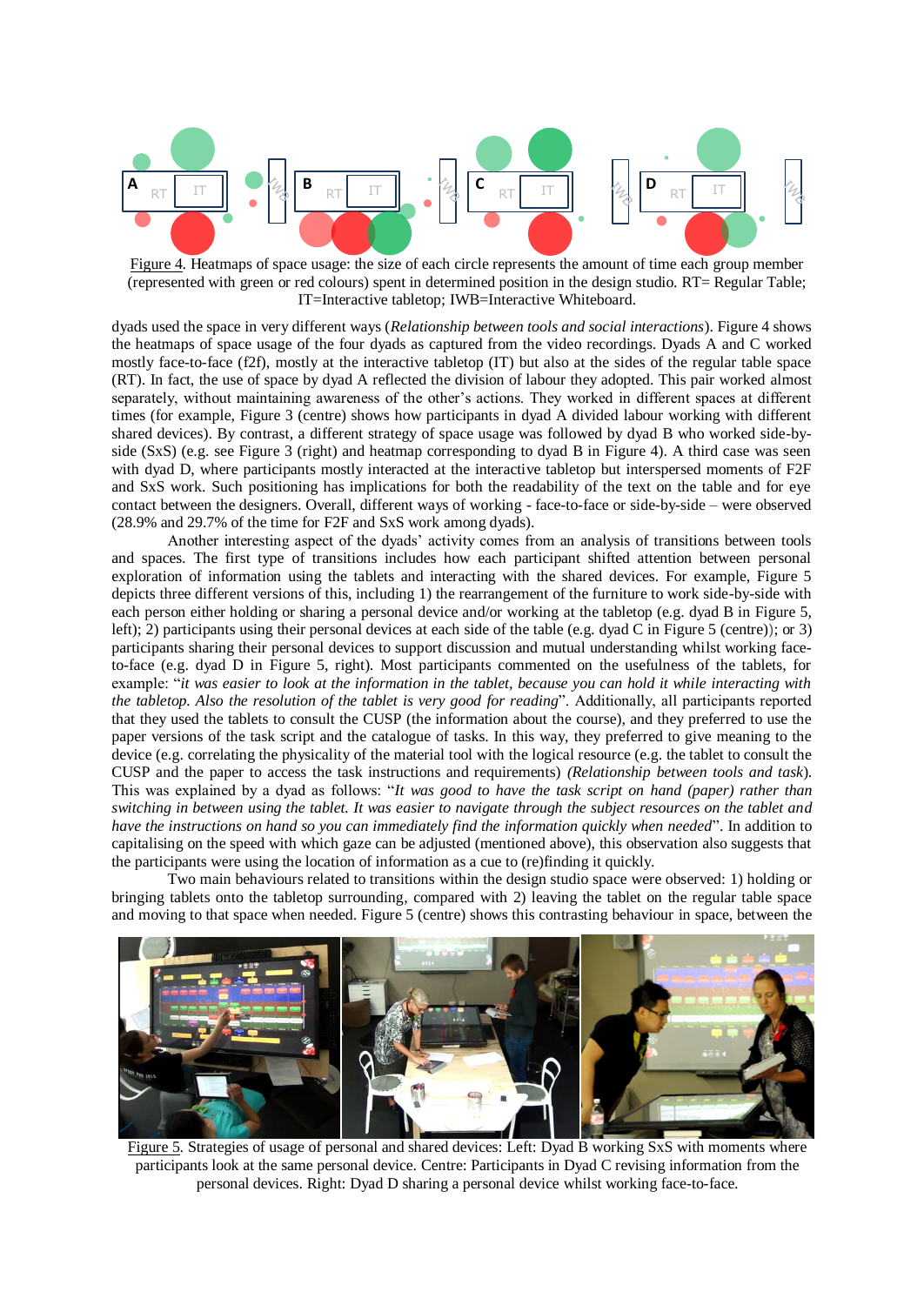members of a dyad. For example, a participant justified her preference indicating that *"it was good to have some space on both sides of the table so we could place the tablet next to it for quickly looking or for grabbing it*". We could not find any trend between dyads and preference of bringing the personal device to the shared space or moving to where the personal device was placed. For example, the heatmaps in Figure 4 show that mostly participants in dyads A and C and the red participant in dyad B, spent time in the regular table space.

Furthermore, the transitions between the Tabletop and Whiteboard were limited. The IWB was used only by dyads A and B. Only one participant in dyad A found it useful to work on the IWB. The rest of the participants found that it was not comfortable to work on the IWB because of the length of the task (e.g. one participant indicated that "*it is more comfortable to work at the tabletop because your arms are down. You need to do more effort to interact with the IWB because you need to lift the arm*") or because it was not easy to see the whole design while interacting with it that close. However, most participants (7 out of the 8), indicated that the interface replicated in the IWB and the tabletop helped them visualise the whole design quickly. This suggests that even though they did not interact with it, they used it to maintain some awareness of the whole design.

Finally, participants explained why for this specific task they did not use the rest of the available tools (*Relationship between tools and the task*). For example, two dyads suggested that the reasons for not doing sketches on paper or on the writeable wall was that the task did not require discussion of alternative designs. This suggests that the task shaped the design activity and the tools usage. This dependency was explained by a participant as follows: "*if the task would have been differently, like figuring out new design ideas, probably the tabletop would have slowed me down and it would have been faster to use paper to sketch them*". Additionally, another participant in dyad D mentioned that they did not use the catalogue of learning tasks because the characteristics of the task: "*it was easy to figure out what each learning task in our design was about*". Another comment suggested that the vertical displays would have been more useful for the task requested if they had been closer to the interactive tabletop space, so the transition would have been smoother. This was described as follows: "*the tablet could be moved to the area where we were working (the tabletop), but the projections were further. I would be using the screen a lot if it they would be next to the tabletop.*" Another dyad (B) indicated that they worked so close to each other (side-by-side) in part because they felt like they could not divide labour for the task because they (wrongly) believed the tabletop did not allow them to simultaneously provide multiple input (*Relationship between tools and division of labour*): "*I was unsure if it was technically possible to touch the table at the same time, but it was probably because I didn't feel comfortable to work in parallel. If I noticed my partner was going to do something I preferred to wait and see*". This behaviour contrasts with Dyad A where participants totally divided labour during most of the task.

# **Conclusions and Future Work**

We have constructed a prototype for a multi-touch tabletop as a research tool through which we can learn more about how to support CSCL designers: helping them design and redesign quickly using gestures to manipulate iconic representations of pedagogical design patterns. Rather than try to understand the use of the tabletop in isolation, we have studied its use within the larger ecology of a design studio with multiple surfaces and other tools and resources. Rather than try to make assertions about the affordances of a tool (in isolation from considerations of the skills and activities of its users) our goal is to construct an understanding of the relations between tasks, tools and people, and to discern those relations working out in the detail of what people actually do. For example, the task requested teachers to design the semester-long course without inviting them to test alternative candidate designs. Therefore, participants found it handy to use the tabletop to accomplish the task. This helps explain why they did not sketch or use other tools to brainstorm or compare, and test their ideas. This was explained by one participant as follows: "*maybe we could have used other materials if we had to try to complete a new design on paper, pass it to the digital environment using the tabletop and then discuss or present it to someone on the IWB*". On the other hand, each group used the tools in the same proportions, but had different ways to divide labour, share devices, maintain mutual awareness and complete the tasks.

Our next steps in enhancing the Multi-surface Design Studio will be informed by this and other trials, together with insights inspired by other researchers in what are sometimes very different contexts (e.g. Prieto et al., 2014). Rather than seeing others' research as a source of generally true principles from which it ought to be possible to derive specific implications for action in our own context, we can see their work as benefiting our own through a process of translation. It is in that spirit that we offer our own contributions in this paper.

### **References**

Alexander, C. (1999). The origins of pattern theory: The future of the theory, and the generation of a living world. *Software, IEEE, 16*(5), 71-82.